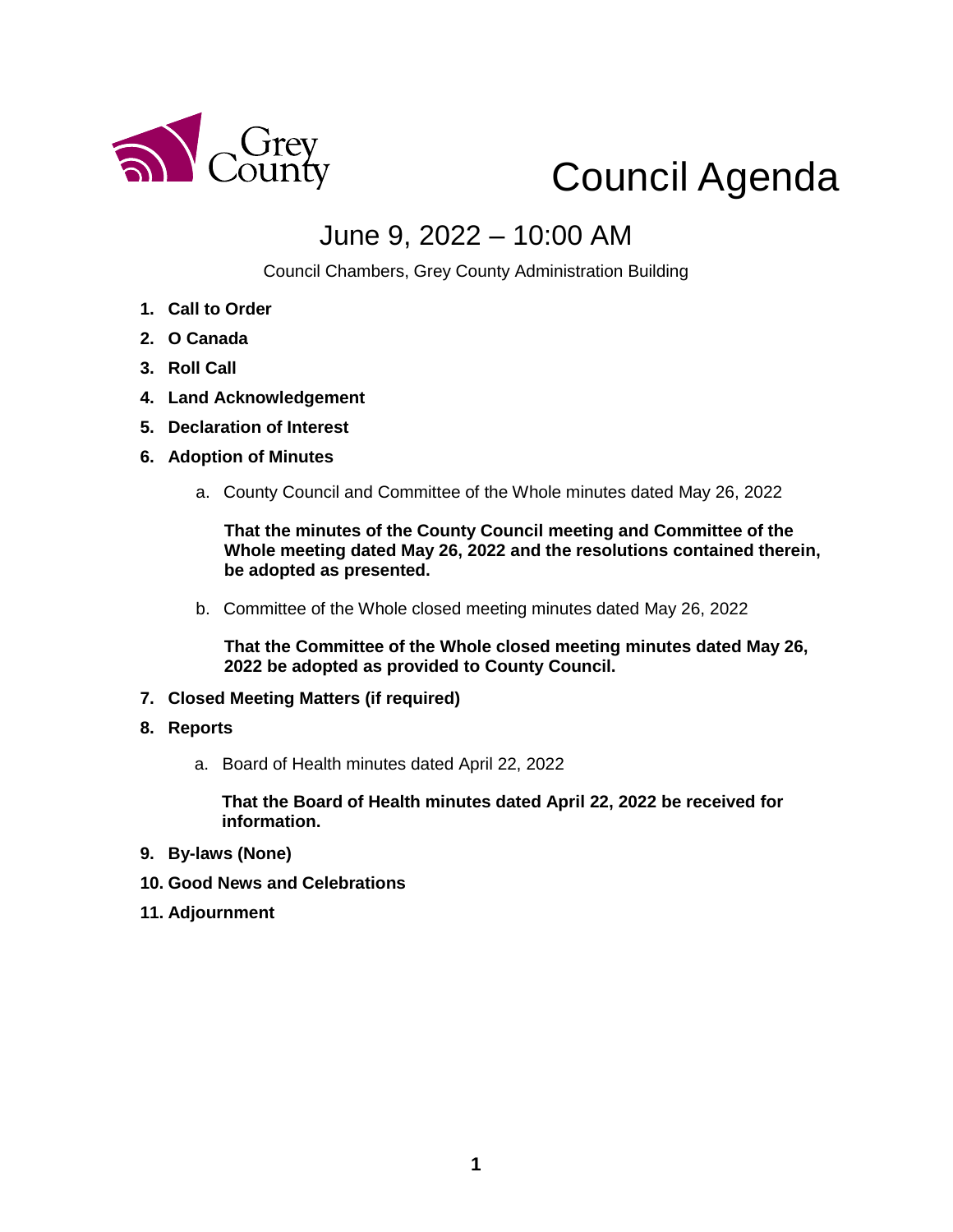



# Council

# May 26, 2022

Grey County Council met at the call of the Deputy Warden on the above date at 10:00 AM at the County Administration Building. The Clerk called Council to order and Deputy Warden Paul McQueen assumed the Chair.

The Deputy Warden invited members of Council to stand for O Canada.

The Roll was called by the Clerk with all members present except Councillors Ian Boddy, John Woodbury, Alar Soever and Dwight Burley and Warden Hicks. Alternate Councillors Richard Thomas and Barbara Dobreen were in attendance on behalf of Councillors Boddy and Woodbury respectively. Alternate Councillor Harold Fleet was in attendance on behalf of Warden Hicks.

Councillor Bordignon was participating electronically.

Kim Wingrove, Chief Administrative Officer; Heather Morrison, Clerk; and Tara Warder, Deputy Clerk/Legislative Coordinator were also in attendance.

The following staff members were in attendance:

Randy Scherzer, Deputy CAO; Mary Lou Spicer, Director of Finance; Anne Marie Shaw, Director of Community Services; Pat Hoy, Director of Transportation Services; Michael Letourneau, Director of Legal Services-County Solicitor; Savanna Myers, Director of Economic Development, Tourism and Culture; Jody MacEachern, Director of Information Technology and Scott Taylor, Director of Planning Services

The following staff members were participating electronically: Kevin McNab, Director of Paramedic Services and Jennifer Moreau, Director of Human Resources

### Land Acknowledgement

We acknowledge with respect, the history, spirituality, and culture of the Anishinaabek, Six Nations of the Grand River, Haudenosaunee, and Wendat-Wyandot-Wyandotte peoples on whose traditional territories we gather and whose ancestors signed Treaties with our ancestors. We recognize also, the Metis and Inuit whose ancestors shared this land and these waters. May we all, as Treaty People, live with respect on this land, and live in peace and friendship with all its diverse peoples.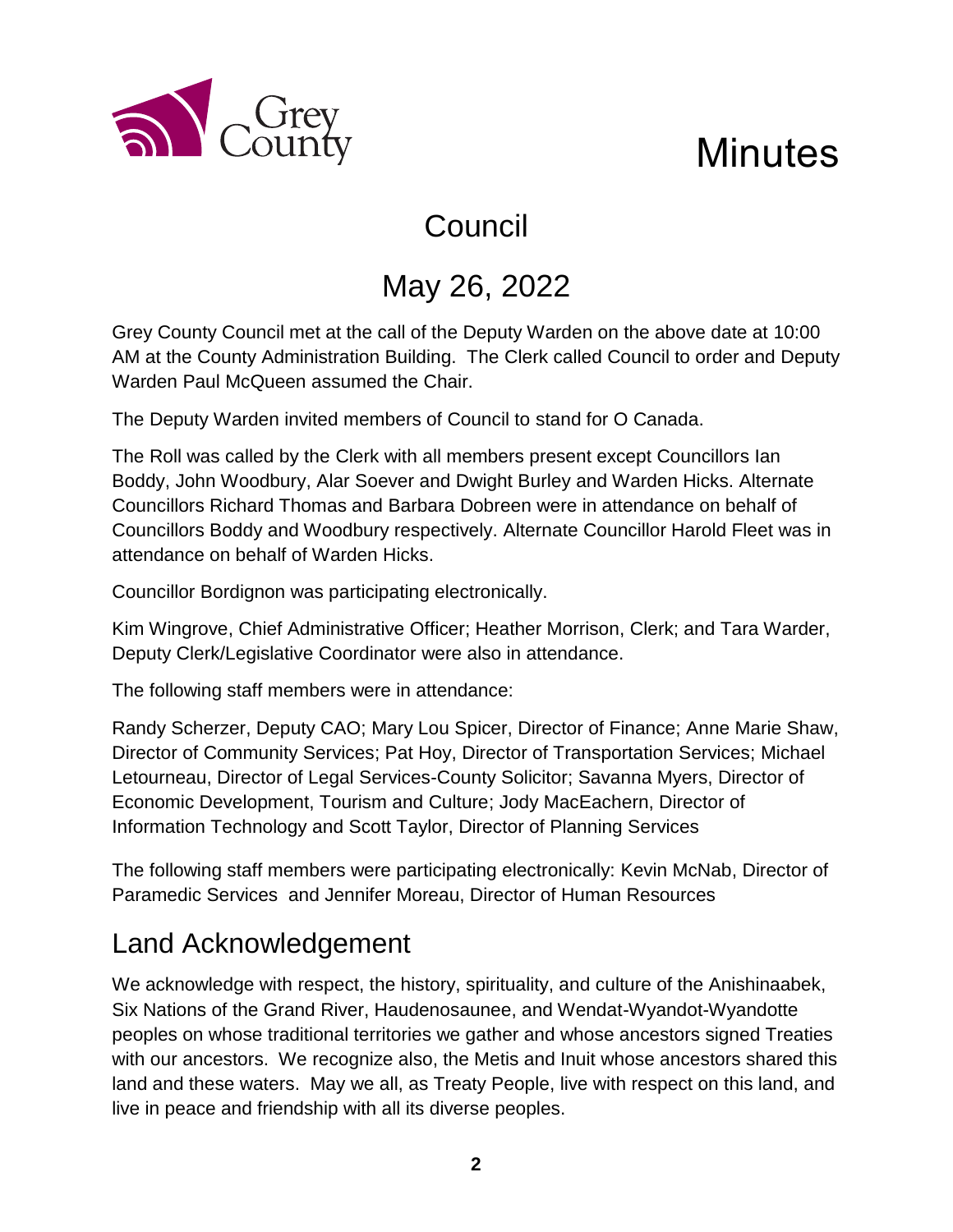### Declaration of Interest

There were no disclosures of interest.

#### Adoption of Minutes

| CC47-22 | Moved by: Councillor Milne                                                                                                                                                 | Seconded by: Councillor Paterson |  |  |  |
|---------|----------------------------------------------------------------------------------------------------------------------------------------------------------------------------|----------------------------------|--|--|--|
|         | That the minutes of the County Council meeting and Committee of<br>the Whole meeting dated May 12, 2022 and the resolutions contained<br>therein, be adopted as presented. |                                  |  |  |  |
|         |                                                                                                                                                                            | Carried                          |  |  |  |
| CC48-22 | Moved by: Councillor Carleton                                                                                                                                              | Seconded by: Councillor Robinson |  |  |  |
|         | That the Long Term Care Committee of Management minutes dated<br>May 10, 2022 be adopted as presented; and                                                                 |                                  |  |  |  |
|         | That the following resolutions contained therein be endorsed:                                                                                                              |                                  |  |  |  |
|         | i. That report LTCR-CM-07-22 regarding a Long-Term Care<br>Operational Report dated February 15, 2022 – April 14, 2022 be<br>received for information.                     |                                  |  |  |  |
|         | ii. That Report LTCR-CM-08-22 regarding a long-term care<br>COVID-19 status update be received for information.                                                            |                                  |  |  |  |
|         | iji That report I TCR-CM-10-22 regarding Fixing Long Term Care                                                                                                             |                                  |  |  |  |

**iii. That report LTCR-CM-10-22 regarding Fixing Long Term Care Act, 2021 and Regulation 246/22 Update be received for information.**

Carried

### Closed Meeting Matters

There was no closed meeting held.

#### By-Laws

*CC49-22* Moved by: Councillor Clumpus Seconded by: Councillor Mackey

**That By-Laws 5137-22 and 5138-22 be introduced and that they be taken as read a first, second and third time, finally passed, signed by the Warden and the Clerk, sealed with the seal of the Corporation and engrossed in the By-law book.**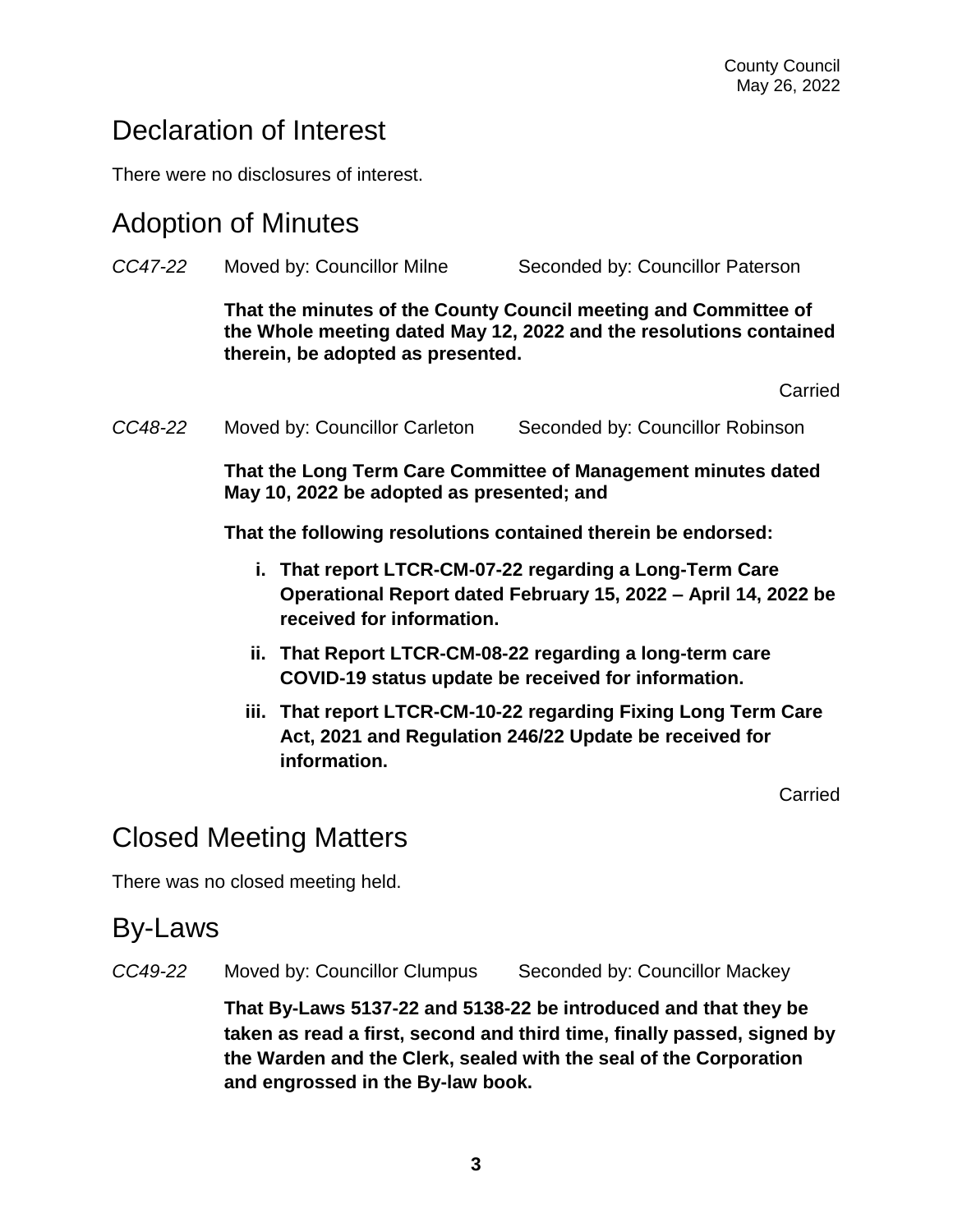- **5137-22 A By-law to Establish the Sale of Certain Lands in the Municipality of Grey Highlands (former geographic Township of Osprey) located at 494140 Grey Road 2, Feversham, PIN 37262-0063 (LT) known as the Grey County Feversham Roads' Depot and to Terminate Certain Related Agreements**
- **5138-22 A By-law to Delegate Authority to Deem Plans of Subdivision Not to Have Lapsed**

Carried

#### Good News and Celebrations

Councillor Desai spoke to the need for effective firearm legislation in light of recent events in the United States and to be mindful of what is needed in exchange for safer places. He further noted that the Province is seeing significant loss of farmland in exchange for urban development.

Councillor Paterson spoke to the structural fire in Hanover's downtown. She extended her gratitude to Grey County staff and partner organizations for their compassionate and efficient response to those who were displaced by the fire.

Councillor Keaveney noted that the Meaford Rotary Club will be celebrating its 85th anniversary on June at 1 pm at the Rotary Harbour Pavilion.

Councillor Bordignon noted that there will be a celebration of life for former Deputy Mayor Rob Potter on May 28, 2022 at 10:30 AM beside the Blue Mountains Town Hall.

Councillor Mackey noted that this is national paramedics week and extended his thanks to Grey County's paramedics.

Councillor Fleet noted that June 4<sup>th</sup> will be the opening day for the Hanover Raceway.

Councillor Keaveney noted that Grey County paramedic Darren Clock is assisting refugees in Poland who are fleeing Ukraine.

Jill Paterson addressed County Council from Grey Roots, extending an invitation to a ribbon cutting event for the Children's Gallery on June 3rd.

Deputy Warden McQueen noted that he attended the celebration of life for Al Bye, former Warden of Grey County.

Councillor Clumpus noted that next week is National Accessibility Week. She is proud of the work the Accessibility Advisory Committee has done.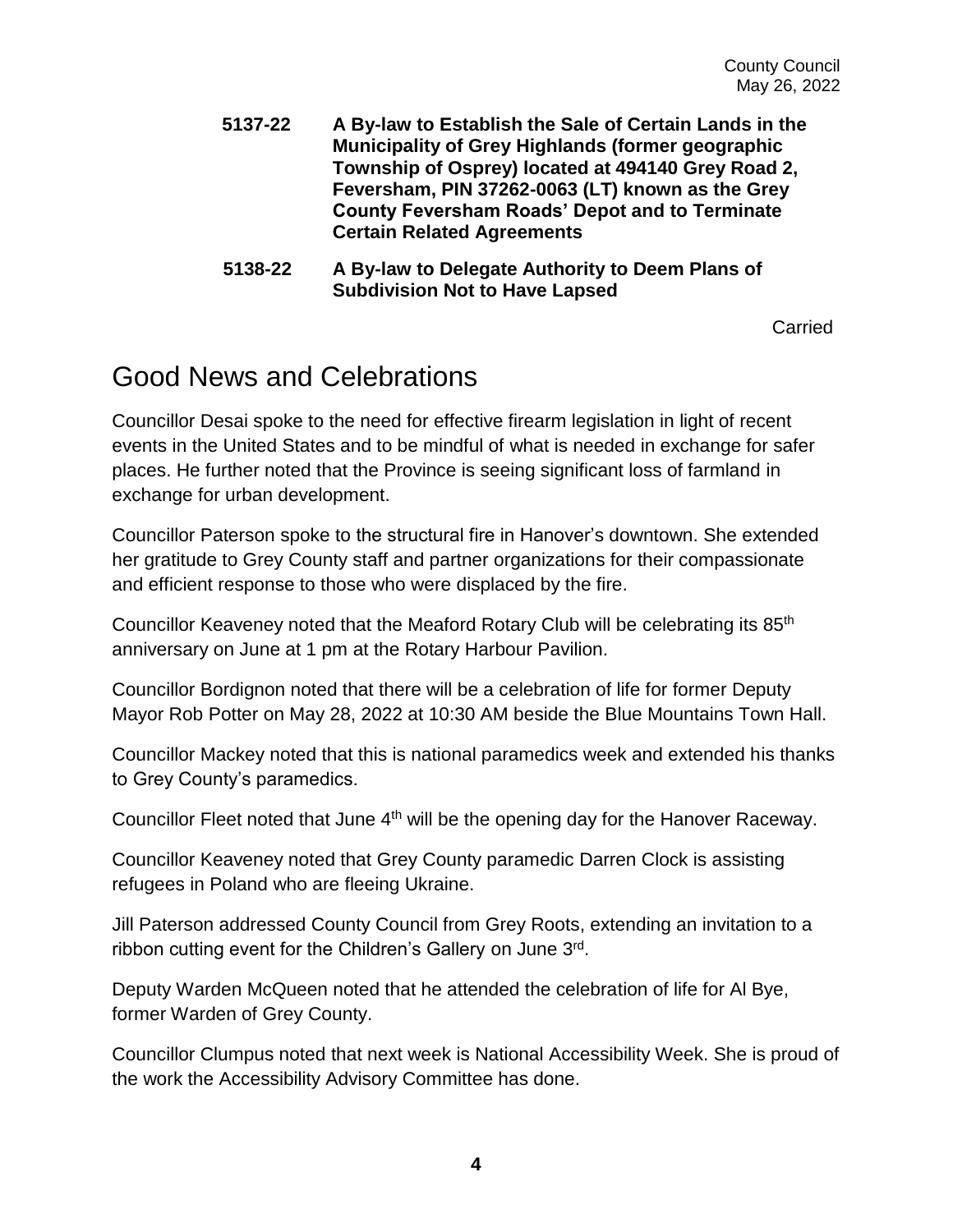### Adjournment

On motion by Councillors O'Leary and Hutchinson, Council adjourned at 10:20 AM to the call of the Warden.

\_\_\_\_\_\_\_\_\_\_\_\_\_\_\_\_\_\_\_\_\_\_\_\_\_\_\_\_\_\_\_\_\_ \_\_\_\_\_\_\_\_\_\_\_\_\_\_\_\_\_\_\_\_\_\_\_\_\_\_\_\_\_\_ Paul McQueen, Deputy Warden Heather Morrison, Clerk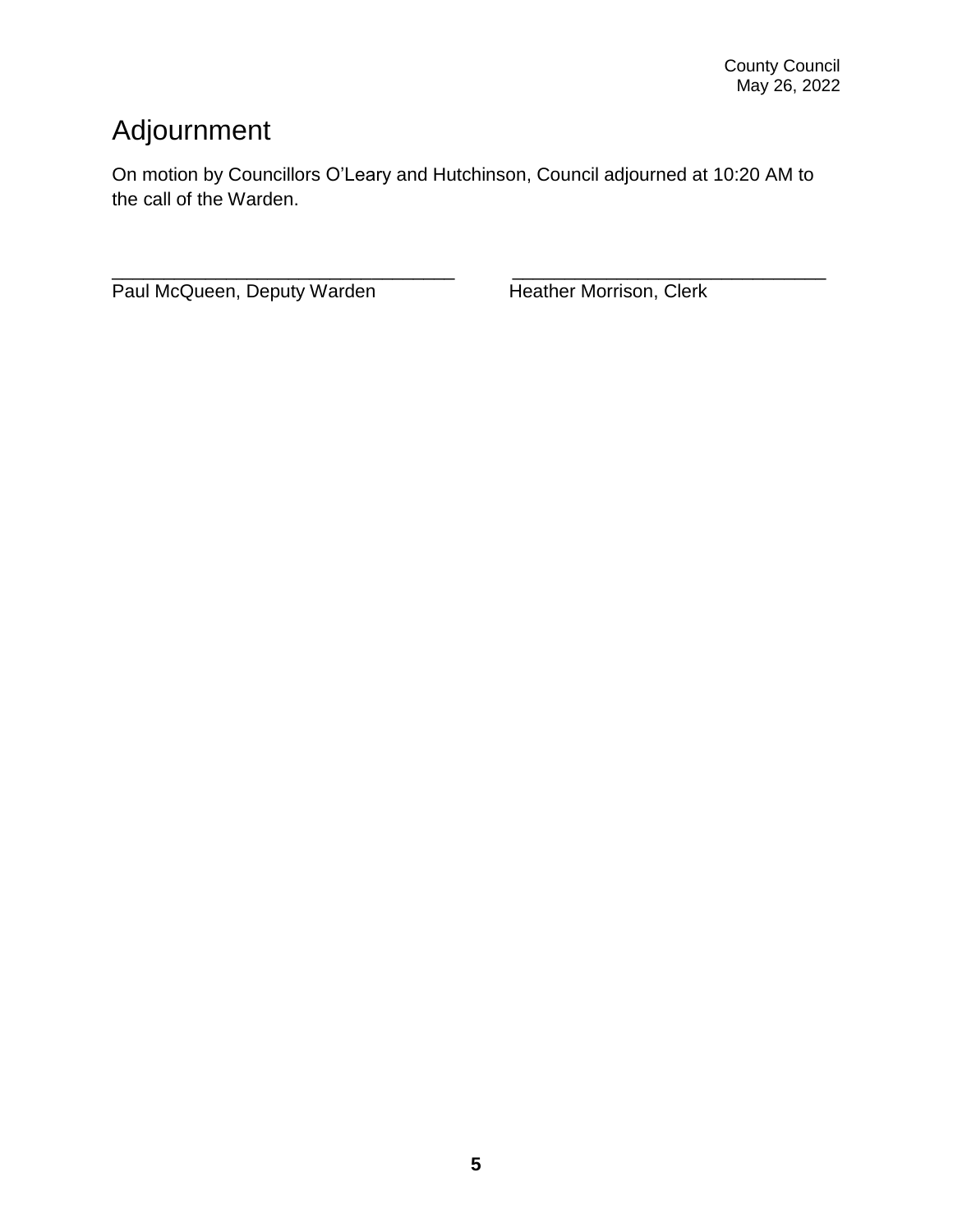

# **Minutes**

## Committee of the Whole

## May 26, 2022

Grey County Council met on the above date at 10:20 AM at the County Administration Building. Deputy Warden Paul McQueen assumed the Chair and called the meeting to order with all members present except Councillors Ian Boddy, John Woodbury, Dwight Burley and Alar Soever and Warden Hicks. Alternate Councillors Richard Thomas and Barbara Dobreen were in attendance on behalf of Councillors Boddy and Woodbury respectively. Alternate Councillor Harold Fleet was in attendance on behalf of Warden Hicks.

Councillor Bordignon was participating virtually.

### Amend the Agenda

*CW78-22* Moved by: Councillor Milne Seconded by: Councillor Robinson

**That the Committee of the Whole agenda dated May 26, 2022 be amended to add a closed meeting matter regarding a proceeding before the Ontario Land Tribunal:**

- **i. Litigation or potential litigation, including matters before administrative tribunals, affecting the municipality or local board**
- **ii. Advice subject to solicitor client privilege, including communications necessary for that purpose**

Carried

The required two thirds vote to add this item to the agenda was attained.

### Declaration of Interest

There were no disclosures of interest.

#### Determination of Items Requiring Separate Discussion

There were no items requested to be removed from the Consent Agenda.

### Consent Agenda

*CW79-22* Moved by: Councillor Keaveney Seconded by: Councillor Clumpus

**That the following Consent Agenda items be received; and**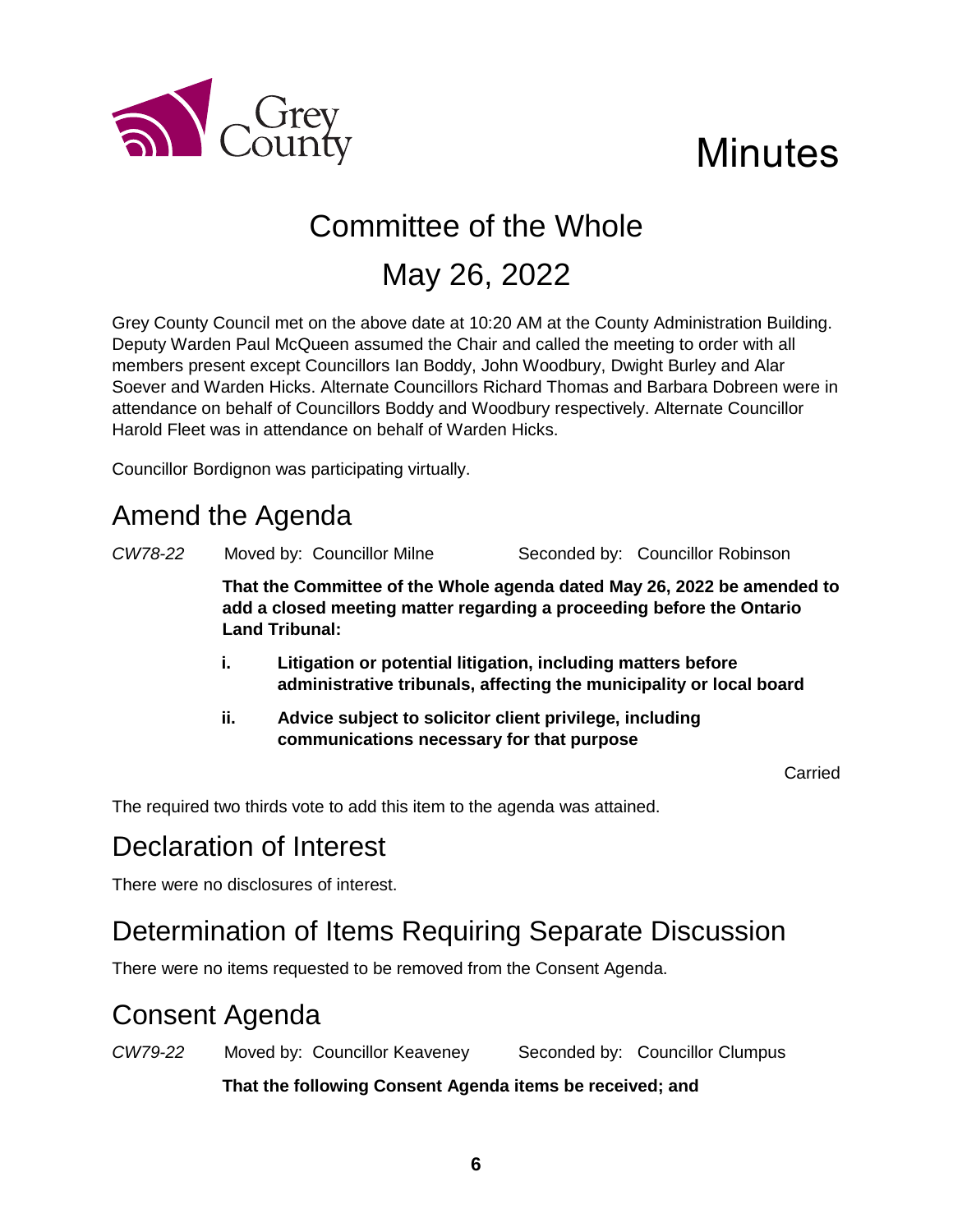**That staff be authorized to take the actions necessary to give effect to the recommendations in the staff reports; and**

**That the correspondence be supported or received for information as recommended in the consent agenda.** 

- **i. That the correspondence from the Children's Safety Village, thanking Grey County Council for its contribution, be received for information.**
- **ii. That the Economic Development and Planning Advisory Committee minutes dated May 5, 2022 be adopted as presented; and**

**That the following resolution contained therein be endorsed:**

 **That Report EDTC-ED-10-22 be received, and the Investment Attraction Strategy be endorsed; and**

**That staff be directed to develop and execute the first mission as per the 2022 contribution agreement for CanExport Community Investments Subprogram; and** 

**That staff maintain the relationship with ThinkCOMPASS and enter an annual contract to execute the three-year strategic action plan alongside staff as per annual budget approval.** 

**iii. That the Tourism Advisory Committee minutes dated May 11, 2022 be adopted as presented; and**

**That the following resolution contained therein be endorsed:**

- **That Report EDTC-TAC-09-22 regarding the Tourism Infrastructure & Investment be received for information.**
- **iv. That the Joint Public Meeting minutes regarding Official Plan Amendment 14 with the Township of Georgian Bluffs dated May 4, 2022 be adopted as presented.**
- **v. That the correspondence from the County of Bruce regarding the exclusion of nuclear energy from the Federal Government's Green Bond Framework be received for information.**
- **vi. That the correspondence from MP Alex Ruff regarding nominations for the outstanding contributions of constituents in Bruce-Grey-Owen Sound be received for information.**
- **vii. That the Westmount property described as LT 23 PL444; OWEN SOUND PIN 37049-0044**, **Geographic City of Owen Sound be declared surplus; and**

**That the land be valued based on the market evaluation provided by an independent realtor; and**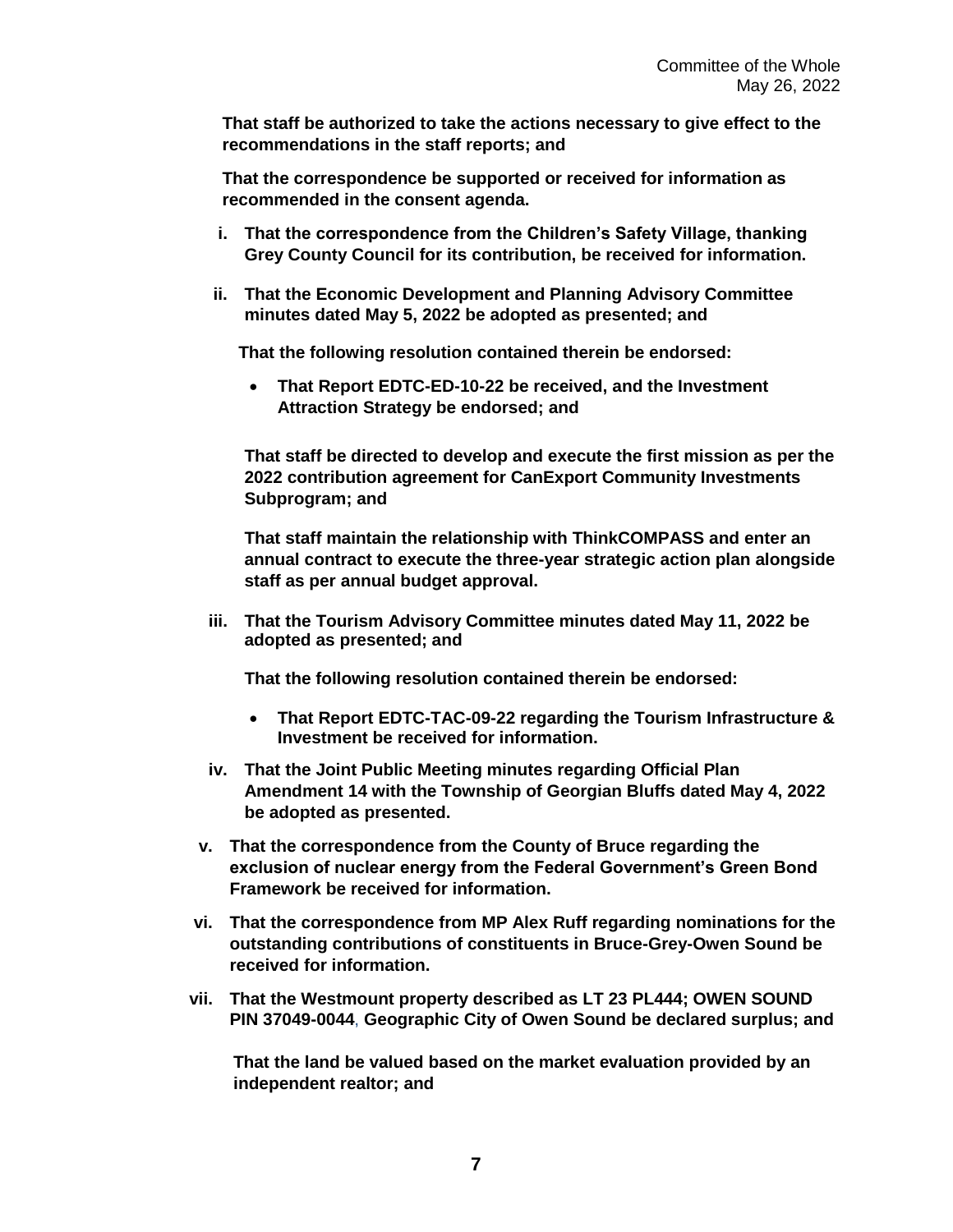**That the Clerk be directed to provide notice of Council's intent to sell the property to the qualified tenant in accordance with the Sale of Land Procedure; and**

**That the requirement for the tenant to utilize the Grey County Homeownership Program for a down payment, as outlined in Report HDR-CW-09-21, be waived.**

**viii. That all written submissions received on the proposed redline revisions to plan of subdivision/condominium 42T-2018-13 were considered which helped to make an informed recommendation and decision; and**

**That Report PDR-CW-20-22 be received, and that in consideration of the draft plan of subdivision/condominium 42T-2018-13, and the matters to have regard for under Subsection 51(24) of the Planning Act, the County of Grey Committee of the Whole hereby approves the revised plan of condominium on lands described as Part of Block 75, RP 16M-15, Part 3, Plan 16R-10059, (geographic Township of Collingwood) in the Town of The Blue Mountains.**

**Carried** 

#### Items for Direction and Discussion

#### LSR-CW-01-22 Expropriation Process

*CW80-22* Moved by: Councillor Mackey Seconded by: Councillor Dobreen

**That report LSR-CW-01-22 outlining an expropriation process be received; and**

**That staff be authorized to seek the direction of County Council to commence and proceed with expropriation proceedings for land identified as necessary for County projects; and**

**That where County Council gives such direction, staff be authorized to proceed under the Expropriations Act to acquire ownership of such land, which shall include the authority to:**

- i. **commence, pursue, settle, and discontinue any such expropriation proceedings in accordance with the direction of County Council, and**
- ii. **enter into agreements and take steps necessary to give effect to County Council's direction in respect of the expropriation proceedings; and**

**That any such expropriation proceedings be subject to the oversight of the Chief Administrative Officer and the Director of Legal Services County Solicitor or their authorized delegates.**

Carried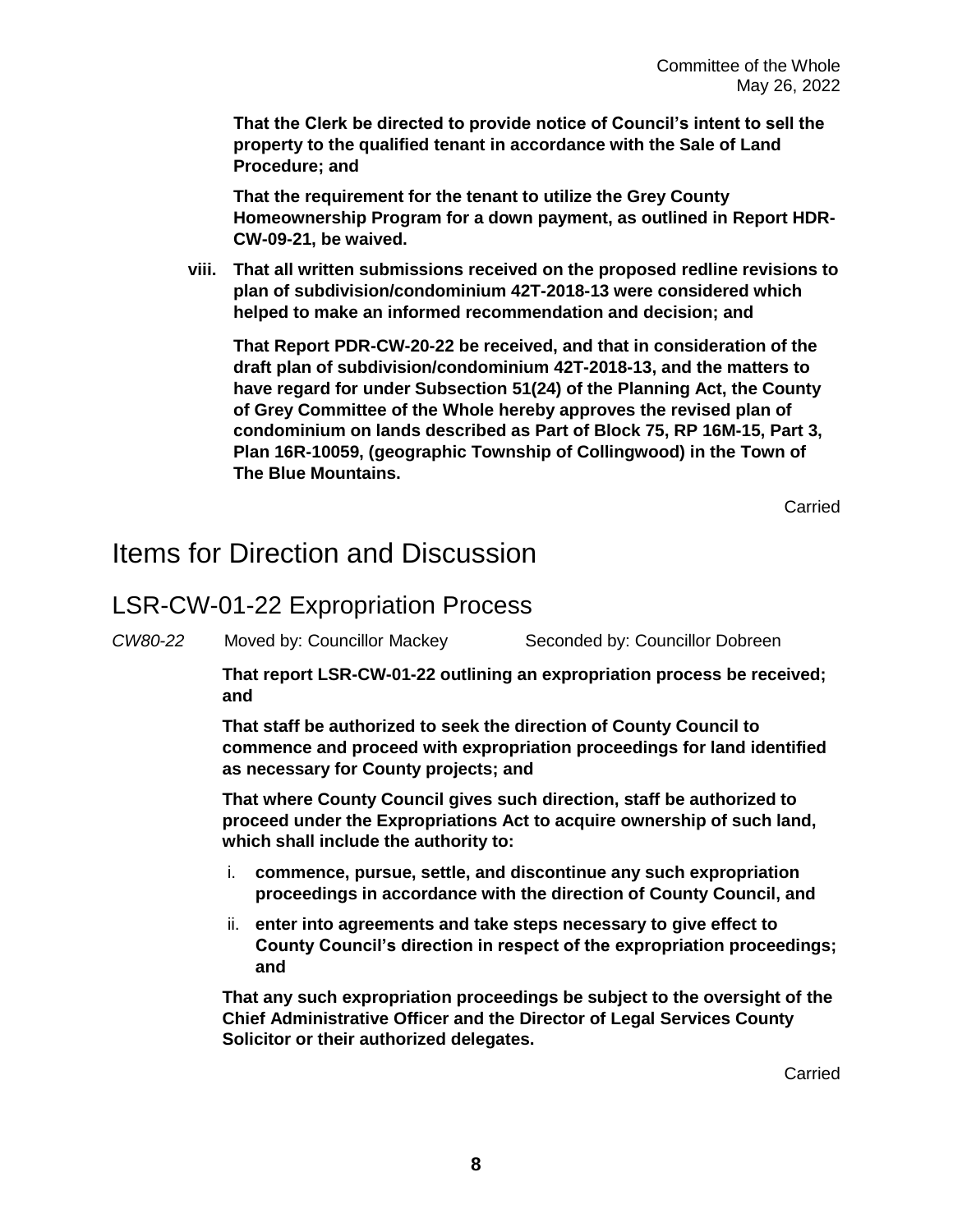#### TR-CW-24-22 Sign and Pavement Condition Index Single Source Award

*CW81-22* Moved by: Councillor Carleton Seconded by: Councillor Desai

**That Report TR-CW-24-22 regarding the Sign and Pavement Condition Index Single Source Award be received; and**

**That the completion of the road sign data collection and Pavement Condition Index for all County owned roads be awarded to Iris R&D Group on a single source contract for \$93,303 + HST; and**

**That the project deficit be funded from any surplus realized in 2022, or if no surplus is realized, the funds be transferred from the Transportation Services General Reserve.** 

Carried

The Committee recessed briefly, then reconvened.

### Closed Meeting Matters

Councillor Soever joined the meeting at this time.

*CW82-22* Moved by: Councillor Hutchinson Seconded by: Councillor Milne

**That Grey County Council does now move into closed session pursuant to Section 239 (2) of the Municipal Act, 2001 to discuss a matter before the Ontario Land Tribunal:**

- **i. litigation or potential litigation including matters before administrative tribunals, affecting the municipality or local board**
- **ii. advice subject to solicitor client privilege, including communications necessary for that purpose; and**

**That the following staff remain in attendance: Kim Wingrove, Randy Scherzer, Scott Taylor, Michael Letourneau, Heather Morrison, Rob Hatten and Tara Warder.** 

Carried

Committee proceeded into closed session at 11:25 AM.

Committee rose from closed session at 11:57 AM.

Deputy Warden McQueen confirmed that only those items noted in the resolution to move into closed session were discussed.

#### Other Business

Kim Wingrove noted that potential delegations to the Association of Municipalities of Ontario could include: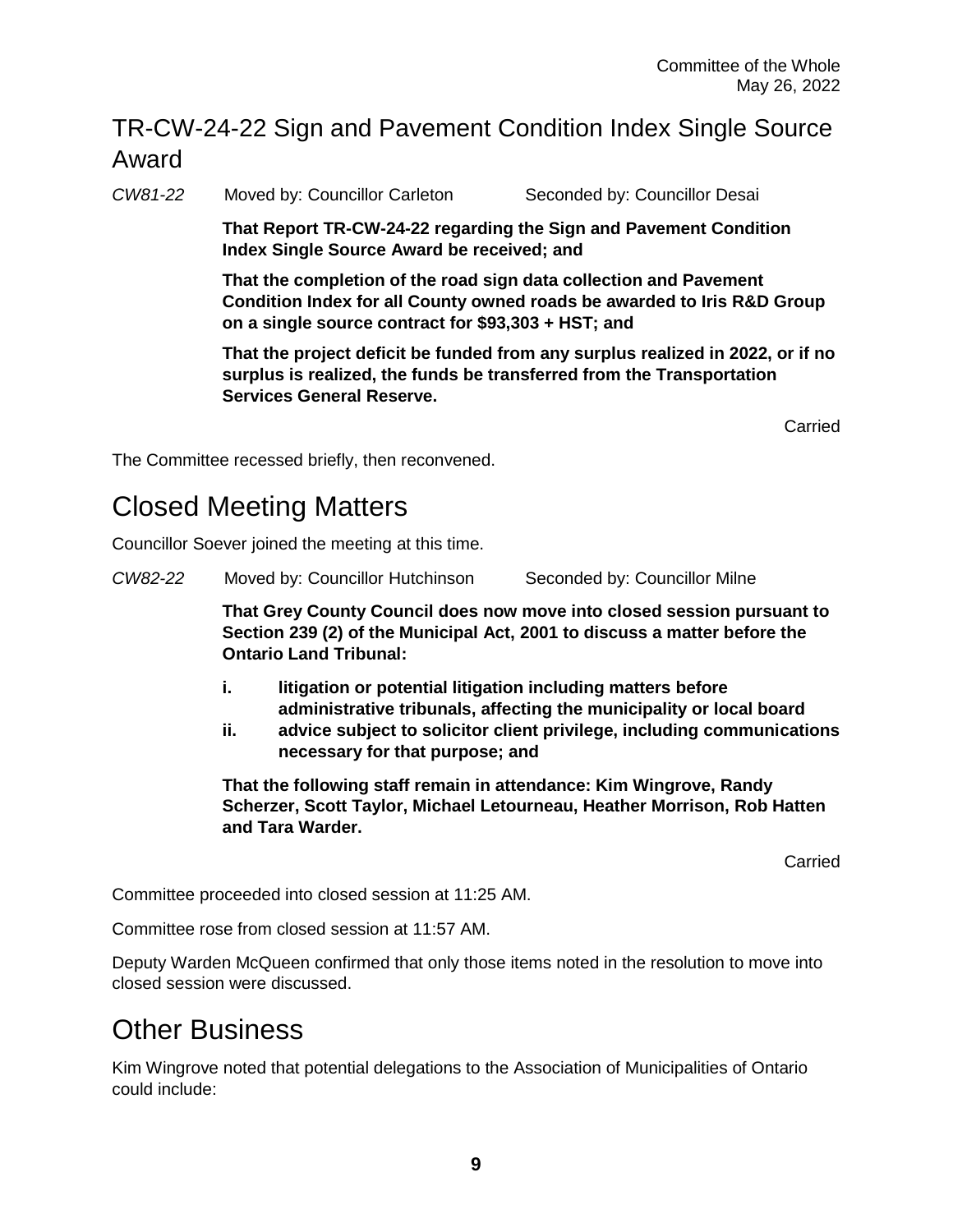- a. Ministry of Health Request for funding to County or community partners for staffing necessary to increase the availability of supportive housing
- b. Ministry of Municipal Affairs and Housing Request for additional funding to address the homelessness crisis, both staffing and additional infrastructure
- c. Ministry of Long-Term Care reconsideration of the requirements in the Fixing Long-Term Care Act regarding Infection Prevention and Control specialists
- d. Ministry of Transportation (joint with Bruce County) Request to remove the provincial tax from fuel prices for fuel used in transit vehicles
- e. Ministry of Transportation (joint with Bruce County) additional funding to support service enhancements to community transit
- f. Ministry of Education Access to child care spots and the ability to provide wage enhancements for Early Childhood Educators

Further suggestions included following up on the request to change the school curriculum to include mental health education, the Accelerated High Speed Internet Program, the Ministry of Agriculture on the tariff that has been applied to fertilizer, and to the Ministry of Municipal Affairs and Housing for additional tools to promote attainable housing.

A motion will be brought forward to the next meeting.

Ms. Morrison thanked Council and staff for their leadership and support. It was her final Council meeting as the Clerk. On behalf of Council, Deputy Warden McQueen thanked Ms. Morrison for her 32 years of service with Grey County.

### Notice of Motion

There were none.

### Adjournment

On motion of Councillors Mackey and Fleet, Committee of the Whole adjourned at 12:12 PM to the call of the Chair.

\_\_\_\_\_\_\_\_\_\_\_\_\_\_\_\_\_\_\_\_\_\_\_\_\_\_\_\_\_\_\_\_\_ \_\_\_\_\_\_\_\_\_\_\_\_\_\_\_\_\_\_\_\_\_\_\_\_\_\_\_\_\_\_\_\_\_\_

Paul McQueen, Deputy Warden Heather Morrison, Clerk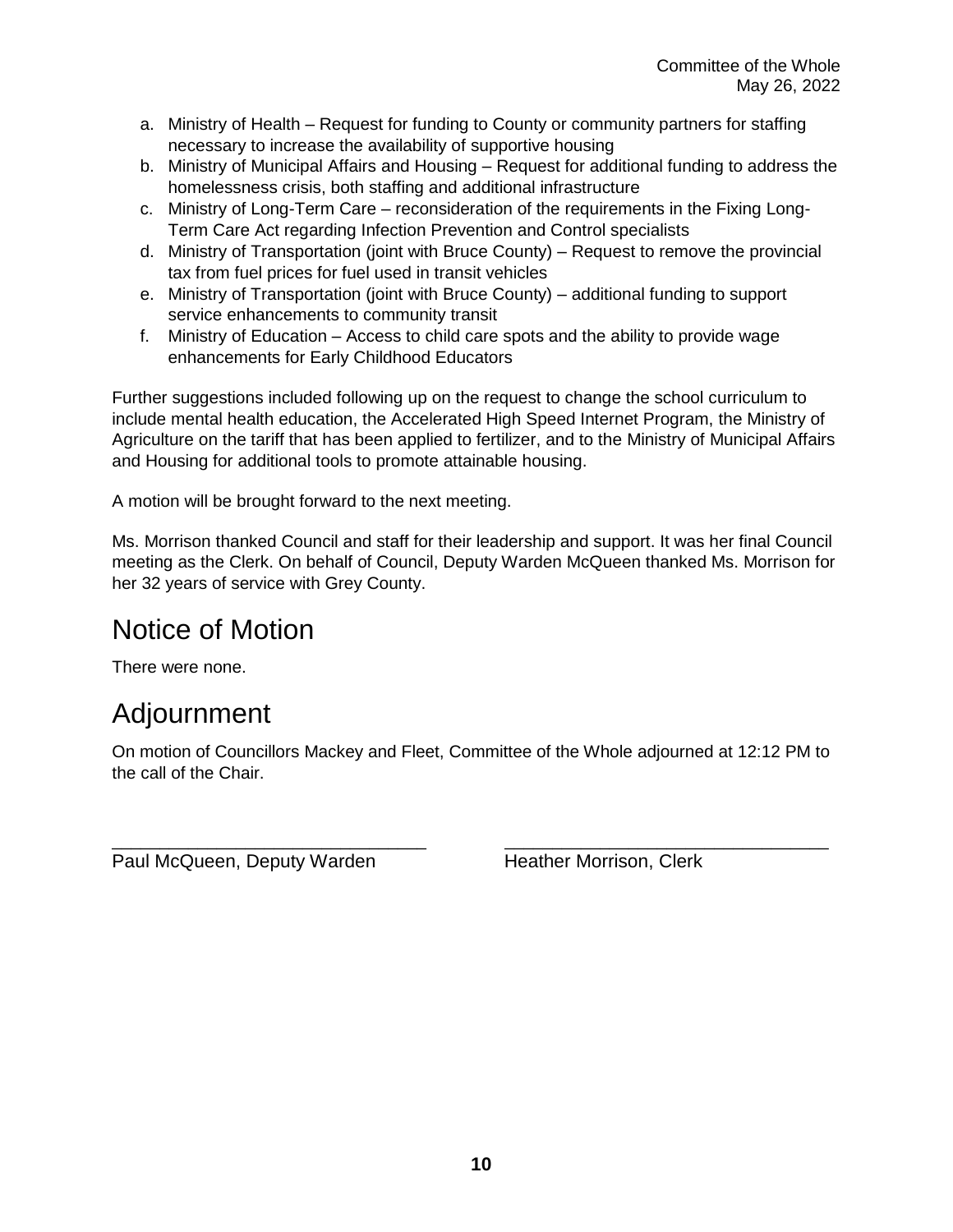

# Board of Health Minutes

| Date:<br>Location:<br>Time:                                                   |                                                                                                                                                                                                               | Friday, April 22, 2022<br>Electronic via Zoom<br>10:00 AM - 12:00 PM                                        |  |                                                                 |  |  |  |
|-------------------------------------------------------------------------------|---------------------------------------------------------------------------------------------------------------------------------------------------------------------------------------------------------------|-------------------------------------------------------------------------------------------------------------|--|-----------------------------------------------------------------|--|--|--|
| <b>Members Present:</b>                                                       |                                                                                                                                                                                                               | Mr. Alan Barfoot<br>Ms. Janice Jackson<br>Mr. Brian O'Leary<br>Ms. Helen-Claire Tingling                    |  | Mr. Selwyn Hicks<br>Mr. Brian Milne<br>Ms. Sue Paterson (Chair) |  |  |  |
| <b>Regrets:</b>                                                               |                                                                                                                                                                                                               | Luke Charbonneau<br>Chris Peabody<br>Mr. Nick Saunders (Chippewas of Nawash Unceded First Nation,<br>Guest) |  |                                                                 |  |  |  |
| <b>Also Present:</b><br><b>Special Guests:</b><br><b>Recording Secretary:</b> |                                                                                                                                                                                                               | Dr. Ian Arra, Dr. Zayed, Ms. Kaleigh Hooper                                                                 |  |                                                                 |  |  |  |
|                                                                               |                                                                                                                                                                                                               | Ms. Mary Henry                                                                                              |  |                                                                 |  |  |  |
| 1.0<br>2.0                                                                    | <b>Call to Order/Roll Call</b><br>The roll was called by the recording secretary.<br>Quorum was declared and Chair Paterson called the meeting to order at 10:00 AM<br>Carried<br><b>Amendments to Agenda</b> |                                                                                                             |  |                                                                 |  |  |  |
|                                                                               | None                                                                                                                                                                                                          |                                                                                                             |  |                                                                 |  |  |  |
| 3.0                                                                           | <b>Approval of Agenda</b><br>Moved by: Alan Barfoot<br>Seconded by: Brian Milne<br>"THAT, the agenda for April 22, 2022 be approved."                                                                         |                                                                                                             |  |                                                                 |  |  |  |
| 4.0                                                                           | Carried<br><b>Disclosure of Pecuniary Interest</b><br>There were no disclosures of pecuniary interest declared at this time.                                                                                  |                                                                                                             |  |                                                                 |  |  |  |
| 5.0                                                                           | <b>Educational Notes #2</b> – presented by Chair Sue Paterson                                                                                                                                                 |                                                                                                             |  |                                                                 |  |  |  |
| 6.0                                                                           | <b>Adoption of Minutes</b><br>Friday, March 25, 2022<br>6.1                                                                                                                                                   |                                                                                                             |  |                                                                 |  |  |  |
|                                                                               | Moved by: Brian O'Leary<br>Seconded by: Janice Jackson<br>"THAT, the minutes of the Board of Health Meeting held on Friday, March 25, 2022 be<br>approved as circulated."                                     |                                                                                                             |  |                                                                 |  |  |  |

Carried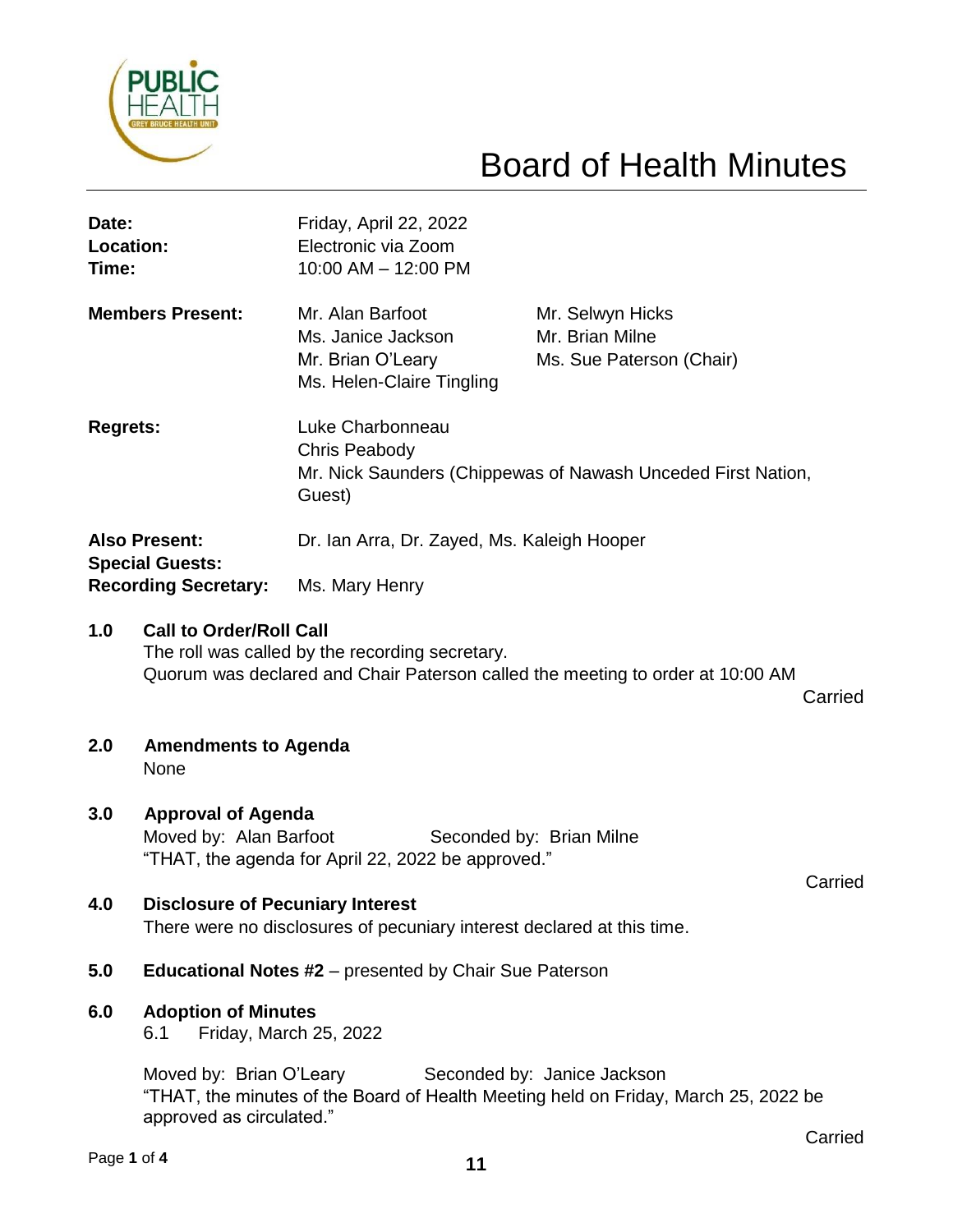#### **7.0 Correspondence and News Releases**

- 7.1 Correspondence
	- 7.1.1 Windsor-Essex County Health Unit: Letter of Support Ontario Regulation 116/20, Work Deployment Measures for Boards of Health
	- 7.1.2 Windsor-Essex County Health Unit: Letter of Support Health and Racial Equity: Denouncing Acts and Symbols of Hate
	- 7.1.3 Haliburton, Kawartha, Pine Ridge District Health Unit Board of Health motion in support of OPHA statement – Denouncing Acts and Symbols of Hate
	- 7.1.4 Peterborough Public Health: Re: Health and Racial Equity: Denouncing Acts and Symbols of Hate
		- Dr. Arra provided a summary of the correspondence.
- 7.2 News Releases
	- 7.2.1 2022 budget requires no increase in county funding
	- 7.2.2 Ontario releases Public Sector Salary Disclosure List
	- 7.2.3 Influenza A arrives in Grey-Bruce
	- 7.2.4 GBHU reminding residents of importance of dental health during Oral Health Month
	- 7.2.5 Ontario expands eligibility for fourth doses of COVID-19 vaccines
	- 7.2.6 Avian influenza confirmed in Grey-Bruce
	- 7.2.7 GBHU receives limited supply of Novavax vaccine
	- 7.2.8 GBHU holding community COVID-19 vaccine clinics in April
	- 7.2.9 Test your well water this spring

The Communication Coordinator provided a summary of the News Releases.

Question on the potential impact of the dental services references in the news about the federal budget on the health unit's dental programs. The Board will be kept posted when more details are available.

Moved by: Alan Barfoot Seconded by: Brian O'Leary "THAT, the Board of Health receives the Correspondence and Media Releases for April 22, 2022 as presented."

**Carried** 

#### **8.0 Staff Presentation**

8.1 COVID-19 Team – Public Health Manager

The Manager for the Vaccine Preventable program presented material prepared by the Manager, the Physician Consultant, and the Foundation Team on the Covid-19 progress to date, Covid-19 vaccine hesitancy, Covid-19 vaccine work currently in progress, vaccine recovery plan in Grey Bruce.

#### **9.0 Medical Officer of Health Update**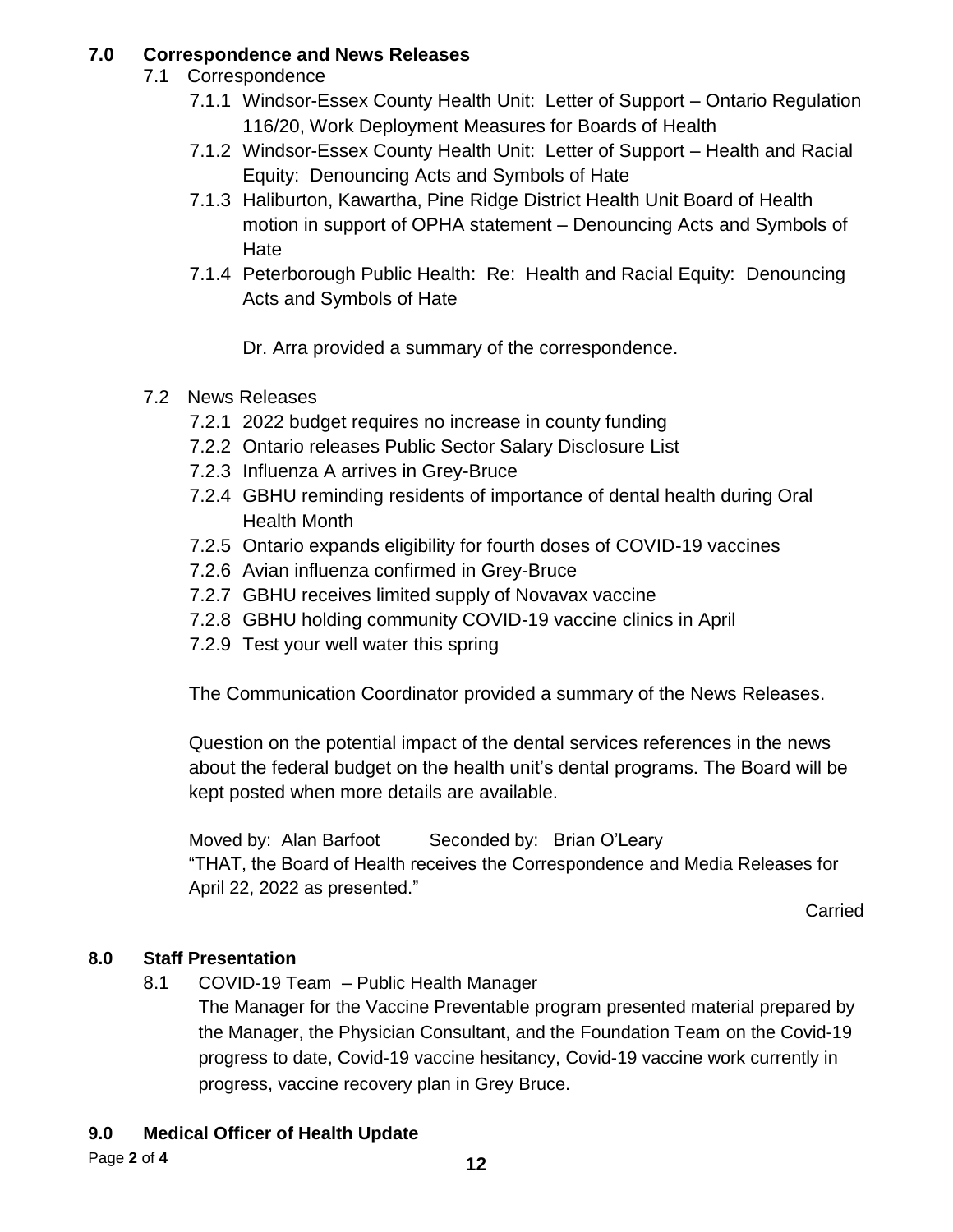- 9.1 MOH Update The Medical Officer of Health provided an update regarding COVID-19 progress.
- 9.2 Public Health Modernization Update (STANDING ITEM) No update from the Ministry of Health on this item.
- Mr. Selwyn Hicks joined the meeting at 11:08 a.m.

Ms. Janice Jackson left the meeting at 11:15 a.m.

9.3 Opioid Situation Grey Bruce (STANDING ITEM) Dr. Zayed presented information regarding Opioid Morality and Overdose Data as a follow up from the March 25, 2022 Board of Health meeting.

Discussion and direction to staff to write a letter to the Minister of Health and the Associate Minister regarding mental health and addiction. The letter is to highlight our demonstrated commitment to addressing mental health and addiction within our communities, and with our ability to apply innovative tools similar to the engagement and emergency-response tools that we found successful in responding to the COVID-19 pandemic emergency. The letter is to have the following objectives:

- To recommend the establishment of a provincial task force to address the opioid crisis

- To strongly recommend a Grey Bruce Board of Health member sits on this proposed task force

- To maintain a direct connection with the Minister's office to keep them posted on milestones of community empowerment to address the opioid crisis

- To ensure an ironclad connection between local public health initiatives and the provincial level with a centralized goal of successful knowledge translation.

Moved by: Brian O'Leary Seconded by: Brian Milne "THAT, the Board of Health receive the Medical Officer of Health update for April 22, 2022 as presented and includes the recommendation to send a letter to the Minister of Health and Associate Minister along with a Grey Bruce representative on the provincial task force."

**Carried** 

#### **10.0 Other**

10.1 alPHa Elections Primer – received as information

#### **11.0 Adjournment**

By motion of Brian Milne, seconded by Helen-Claire Tingling the Board of Health meeting be adjourned at 11:31 AM.

**Carried**